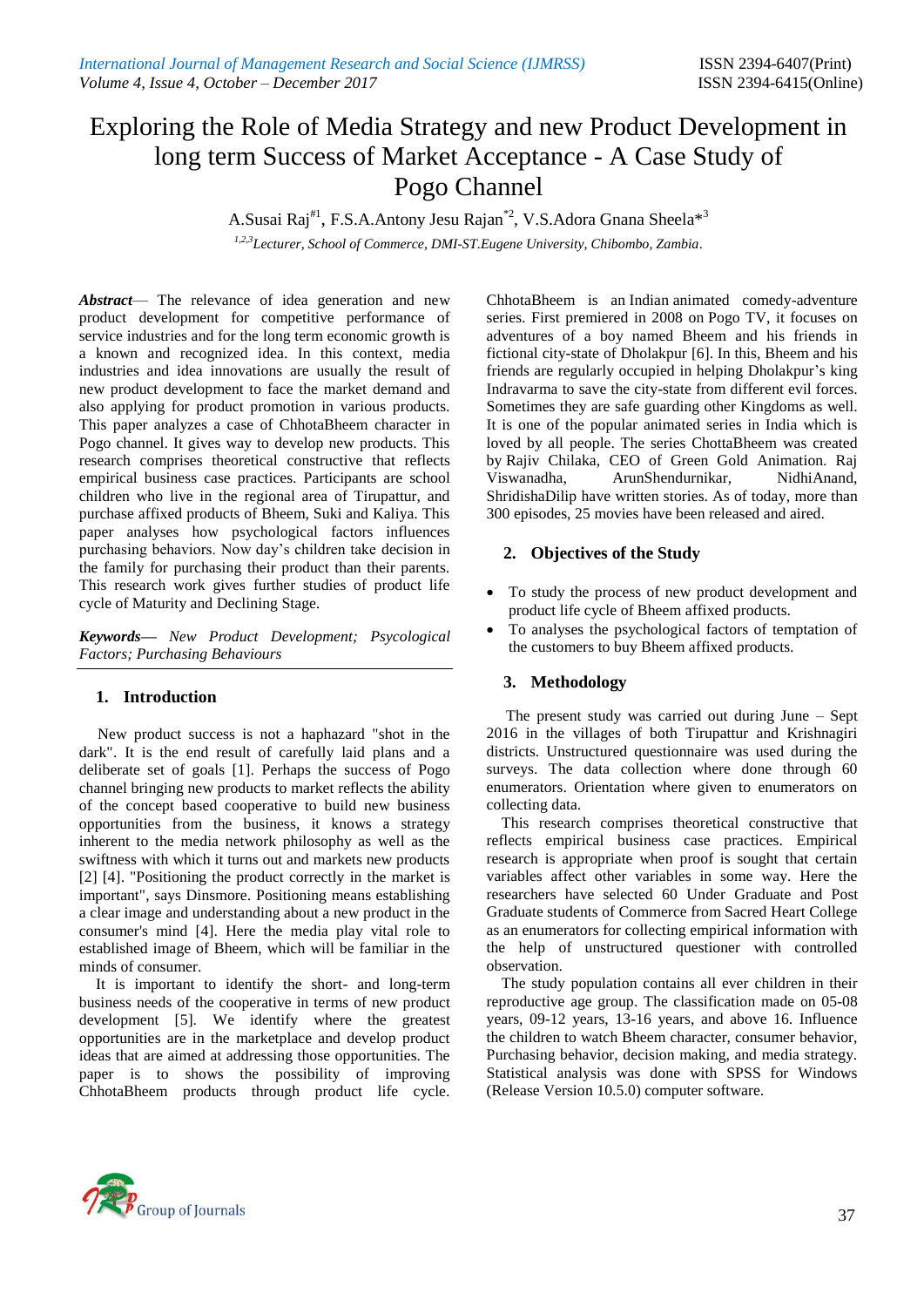# **4. Research Questions**

- How does media strategy influence customers to purchase products?
- Do the demand and needs alone determine new product development? How?

# **5. Result**

## *5.1 Idea Generation*

Idea generation develops an ongoing program of newly generated products ideas. New product ideas come from variety of sources such as imaginary story, discussion animated stories, and existing concepts. There may actually thousands of ideas generated during the exploratory stage.

## *5.2 Screening the Idea*

There were lots of animated movies did not been attract many customers. The pogo introduced new concept of Bheem with religious, conceptual, and background music. In Pogo channel there are many programs. But Bheem characters only attract the spectators.

## *5.3 Idea Development and Testing*

After, knowing the above two stages, the channel programmer have the plan to extend the concepts of one character with many programs. So it could create the situation and environment among children to watch the programme often in a day. The children are not getting bored even watching more than two times in a day. This also tempts other age group to watch the program just because the children could not allow others to change the channels. This is the way the concept and the picture of Bheem are getting familiar with different age group.

#### *5.4 Business Analysis*

In this stage the children are psychologically affected with these pictures. So the corporate and business peoples make use this concept to their products of Bheem. First the children get attractedwith pictures before tasting the product. They open the product to get the sticker out and affix in their hands. It helps the business group to implement this factor with many products. It starts with strikers affixed school products like pencil, eraser, scale, school bag, note, and lunch box etc. Then it extends from school articles in to home appliance products and dresses.

# *5.5 Commercialization*

After business analysis many products are being introduced in the name of Pogo in the market for e.g pogo



ball, cycle, bed sheet, shoes, etc.

# *5.6 Pogo Product Life Cycle*



**Fig.1: Sales Vs time of pogo channel**

The above diagram explains the product life cycle of Bheem affixed products. X is Time and Y is volume of Sales. In the introduction stage there were few products emerged as school articles with minimum sales. In this introduction stage the children, up to 12 years (up to 7th Std) school going children would like to purchase school articles. The pogo channel was launched in1st January 2004. Almost one decade is over. With this the children grow from childhood to adolescents. Automatically the usage of products can extended to couple of groups. So the products are extended from stationery items into home appliance like fan, screen, bed sheet, pillow covers and cycle etc. Automatically the growth increased in the market. Bheem, Suki,Kalliya products definitely will move from growth into maturity. In this stage business people have to adopt more promotional activities. Through this they can hold future market. After maturity stage they are going to attain decline stage where they have to alternate the products to attract existing customers.

# *5.7 Pogo Product Life Cycle*

#### **Table 1: Influence of pogo channel**

| <b>Attributes</b> | No. of<br><b>Respondents</b> | Per cent |
|-------------------|------------------------------|----------|
| <b>Story</b>      |                              | 15       |
| Music             | 12                           | 30       |
| Characters        | 18                           | 45       |
| Peer-children     |                              | 10       |
| Total             |                              | 100      |

The above table expresses how does Pogo channel influences the children to watch Bheem character. Out of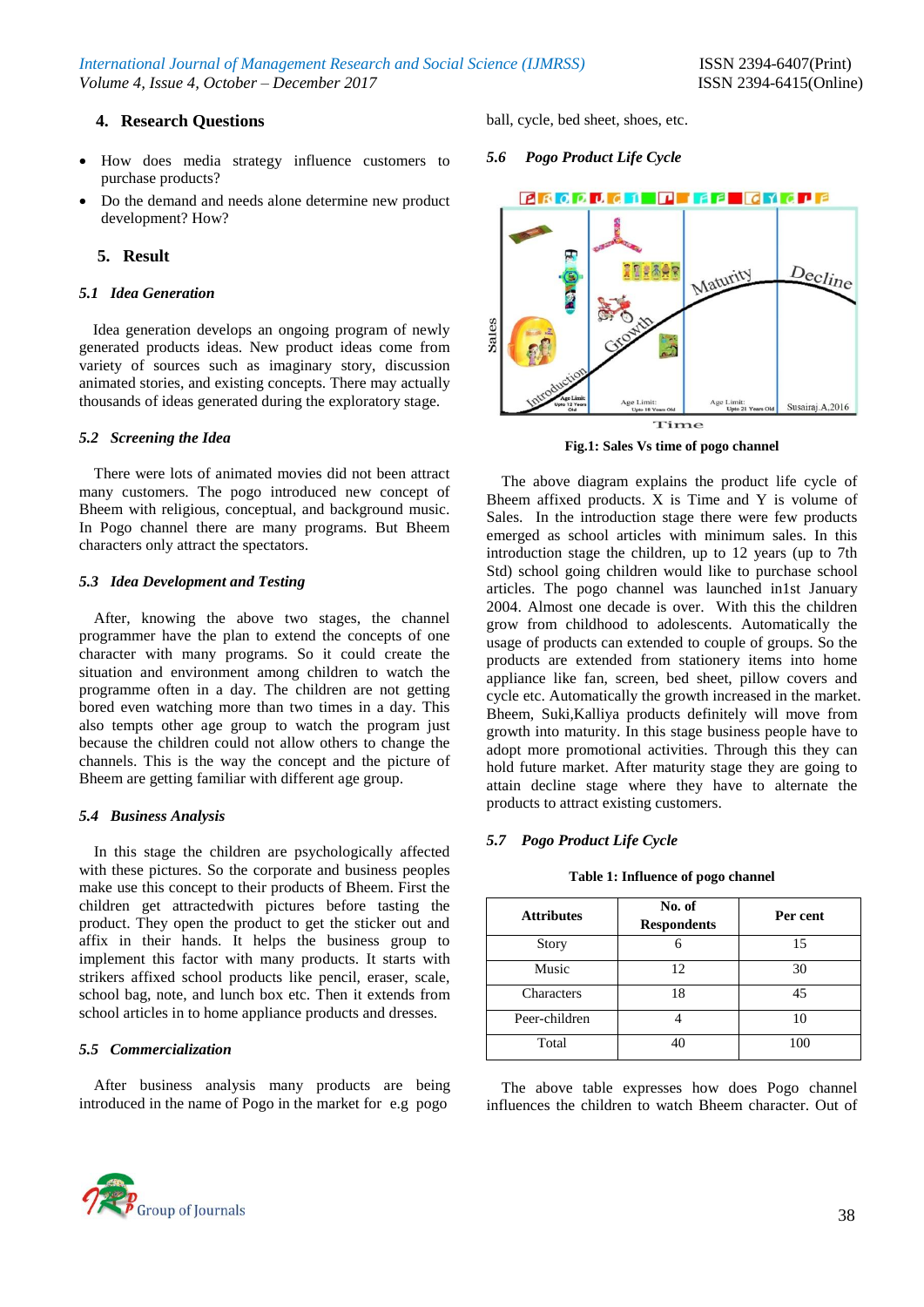40 children in the age group of 1 to 12 years they (45 per cent) are get attracted Bheem character. Even some children adopted some character for their lives. So this is the way the children are affected psychologically. Some time it goes wrong even the parents do not realize it. Out of 40 children 30 per cent of them is attracted with music, 15 per cent of them with Bheem story. It is surprised that only the least 10 per cent of them gets through their Peer group.

## *5.8 Reaction of the Children when the Pogo Channel is changed*

**Table2: reaction of the children when the pogo channel is changed**

| <b>Attributes</b> | <b>No. of Respondents</b> | Per cent |
|-------------------|---------------------------|----------|
| Happy             |                           |          |
| Sad               | 16                        | 40       |
| Crying            | 22                        | 55       |
| No reaction       | 02                        | 05       |
| Total             |                           | 100      |

The above table shows the reaction of the children when the pogo channel is changed. Here the researchers have clearly teach to the enumerator what are the attempts and what are the way they can test the children for getting answer into this question. So it is clearly tested the children even single percent of them not is happy when it was changed. Indirectly it tells that this is the factor affecting the children to purchase of Bheem affixed products. But all the children are reacting some way. Even no reaction itself a action tells that they are reacting one way.

| <b>Attributes</b>                                           | <b>Yes</b> | $\mathbf{N}\mathbf{0}$ | Total (No. of<br>Respondents/<br>percent) |
|-------------------------------------------------------------|------------|------------------------|-------------------------------------------|
| Addicted to use<br>Bheem affixed<br>products                | 34(85)     | 6(15)                  | 40 (100)                                  |
| Children take<br>purchasing<br>decision in the<br>family    | 34(85)     | 6(15)                  | 40 (100)                                  |
| Poor quality but<br>they needed<br>Bheem affixed<br>product | 26(65)     | 14(35)                 | 40 (100)                                  |

**Table3: Addiction of products**

From the above table it is clear that 85 percent of them are addicted to use Bheem affixed products, 15 percent of them are not addicted to use the products but they are using it. 85 percent of the children take purchasing decision in



the family. From this response business people can understand that children are the target group of people to sell many products in the market. Only 15 percent of them purchase with the guidance of their parents in the family. Majority of them do not even consider the quality of the products. In this level they are psychologically affected

# **6. Discussion**

The new product is emerged in the market based on the demand and needs of the consumers. But emerging Bheem products are just opposite of it. So developing this business will not face much problem because it already got familiar in the market. For them it's easy to develop business. Just they have to maintain qualities of products with innovations. The Bheem products target groups are children and the age group of 14 to 16 years. Even some college students would like to have Bheem products. Main reasons are psychological factors and habits of buying it. When it goes after long period at one time they will have handsome customers with different age group. So it is easy to dominate the market.

Many products are using the pictures and concepts of Bheem characters for products promotion. It leads to have quality less products but affixed Bheem pictures. It leads to have failure of the concepts and goodwill of concern media reputation. So concern inventors of the concepts have to get pattern rights for the concepts and picture. After they would start quality products which lead to do better business as well they are good competitor for other related products. If they do this they can attain monopoly status among in market. This concept can lead media from industries as well as into manufacturing industry. It is a good time for them to develop a new business and do better for the future markets. After, knowing the above two stages, the channel programmer have the plan to extend the concepts of one character with many programs. So it could create the situation and environment among children to watch the programme often in a day. In this stage the children are psychologically affected with these pictures. So the corporate and business peoples make use this concept to their products of Bheem. First the children get attracted with pictures before tasting the product.

# **8. Conclusion**

Two decades before there was a concept called Sakthiman where the children got the products of T-shirts and strikers only. But it was failure because at the time market situation was different than now. Now Bheem got good name in the market with many products without any promotional activities. Applying new strategy in the market leads to pick up the business which leads to compete with the competitors. So they have to adopt different innovation into business for sustainable growth of the business. Johnson Johnson product can enjoy monopoly status in the